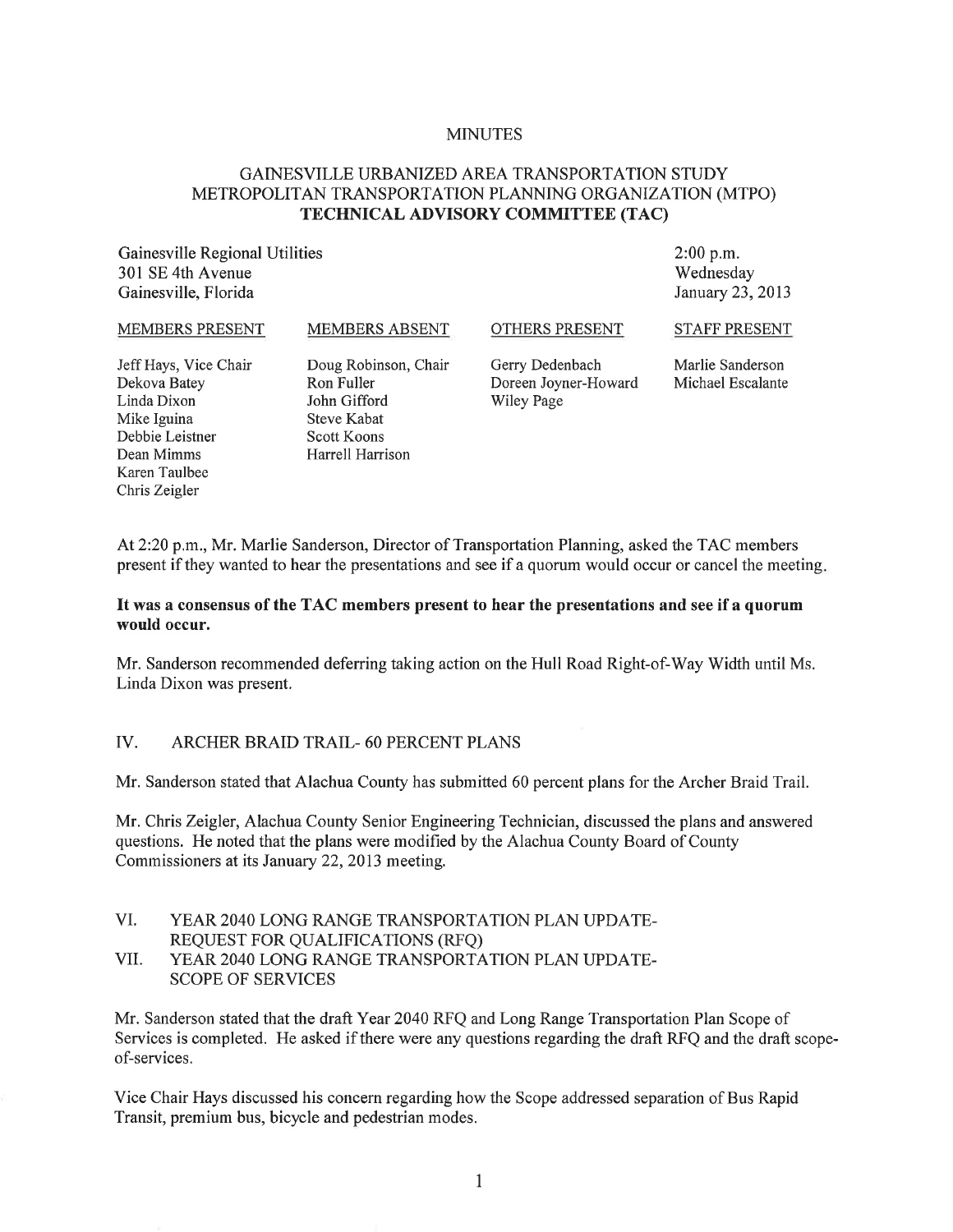Mr. Sanderson stated that the MTPO, at its December meeting, authorized its staff to prepare a report concerning the advantages and disadvantages of expanding the metropolitan planning area boundary to include all of Alachua County, including corresponding changes that would be needed to existing membership and voting procedures. He discussed the alternatives and answered questions.

# V. HULL ROAD EXTENSION- RIGHT-OF-WAY WIDTH

Mr. Sanderson stated that representatives of N.P. International have requested an opportunity to present the Village Point project.

Mr. Gerry Dedenbach, Causseaux, Hewett & Wapole Director of Planning & GIS Services, gave a presentation of the Village Point project and answered questions.

Mr. Sanderson noted a quorum was present.

# CALL TO ORDER

Vice Chair Hays called the meeting to order at 3:37 p.m.

# V. HULL ROAD EXTENSION- RIGHT-OF-WAY WIDTH (Continued)

Mr. Dedenbach continued discussion of the Village Point project and answered questions.

# MOTION: Linda Dixon moved to recommend that the MTPO approve the Hull Road Extension right-of-way width be reduced from 100 feet to 90 feet within the Village Point Project. Dean Mimms seconded; motion passed unanimously.

# IV. ARCHER BRAID TRAIL- 60 PERCENT PLANS (Continued)

Mr. Sanderson asked for a motion on the Archer Braid Trail 60 percent Design Plans.

MOTION: Chris Zeigler moved to recommend that the MTPO approve the Archer Braid Trail 60 Percent Plans as modified by the Alachua County Board of County Commissioners at its January 22,2013 meeting. Dean Mimms seconded, motion passed unanimously.

### III. APPROVAL OF COMMITTEE MINUTES

Vice Chair Hays asked for approval of the TAC meeting minutes.

# MOTION: Dean Mimms moved to approve the November 28, 2012 TAC minutes. Chris Zeigler seconded; motion passed unanimously